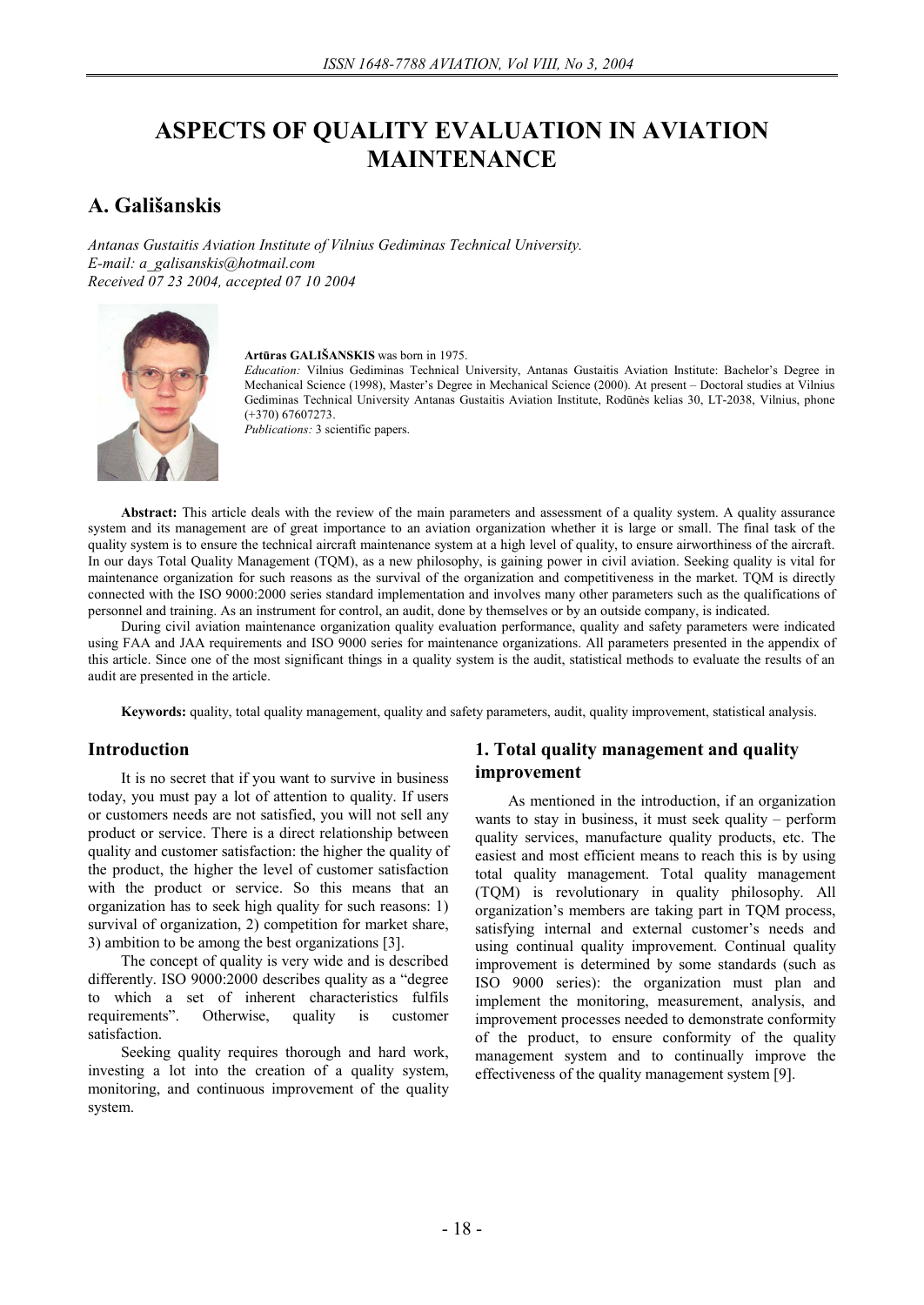

**Fig 1.** The principles of continuous quality improvement

One of the main goals of TQM is quality improvement, and in such cases the same TQM is called continuous quality improvement [3]. Continuous quality improvement is an endless process (see figure 1) having an exponential law, where quality level can be assessed by minimum of findings fixed during the audit procedures. So-called Deming Cycle (PDCA: Plan-Do-Check-Act) represents the process of continuous quality improvement – see Figure 2.



**Fig 2.** Deming cycle

Quality improvement can be reached using continuous improvement, corrective actions, and preventive actions. Continuous improvement is performed using quality policy, quality objectives, quality data analysis, quality audits, etc. Corrective and preventive actions also belong to continual improvement. The difference between corrective and preventive action is that corrective actions are allocated to solve noncompliance and its origin in order to prevent reoccurrence of this noncompliance. Preventive actions are allocated to eliminate the origin of possible and potential noncompliance. Quality audits help to provide data for those actions.

#### **2. Quality and safety parameters**

Quality can be evaluated with some parameters that can be chosen by the type of activity. In order to find those parameters, we will use current civil aviation requirements and results will be presented in Appendix 1 [5-8, 10-12].

Of course, implementation of all those parameters would require a lot of financial resources that an organization, just starting operations, does not always have. So organization may choose to control only the main and most significant parameters in the beginning of operations.

One of the most important quality and safety parameters is the performance of quality audits in the organization. Those audits (internal or external) monitor the quality system of organization and give the information about noncompliance to requirements. The audit system will be detailed in the next chapter.

#### **3. Quality assessment by audit**

Auditing is the one of the means for quality assessment in industry. An organization can order an audit from other organizations if it does not have its own audit personnel. Such an audit is called an outside audit. If an organization is big enough and has own quality assurance department, this division performs an audit. If an organization is small, the heads of departments can fulfill the task of auditing after they are trained and acquire the relevant knowledge.

The maintenance organizations of civil aviation act according to the special requirements. Lithuania, as a member of JAA must comply with a JAR-145 requirements. Audits are performed to determine whether an organization complies with those requirements (Figure 3). This figure shows that at first, maintenance organization exposition (MOE) will be checked in order to compare MOE procedures with requirements in force (FAA, JAA, EASA, etc.). If MOE procedures do not comply with requirements, noncompliance must be rectified. If MOE procedures are written well, the application of those procedures in an organization's everyday activities must be checked.

Every organization consists of smaller subdivisions performing special activities, so, the purpose of the audit is to check a compliance of their activity to the requirements. Usually, the technical organization consists of the department of maintenance, department of engineering support, quality assurance department, procurement department, etc.

Noncompliance is fixed by the findings. There are three groups of findings used in civil aviation: findings of the first, second, and the third level. The quality system of the organization can be assessed according to all the findings in general or according to the each separate type of findings.

When analyzing the results from the preceding year, they are usually compared to the results of the year before. If the number of findings decreases, it does not mean that the quality system is getting better. The most important is the number of the findings of the first level. The first level findings are given when it is stated that one of the departments has violated requirements, therefore influencing airworthiness. For example, an instrument not approved by the documentation of the producer was used to repair the wheels of the aircraft.

One example of the results of an internal audit of one department of an organization's is presented in Table 2.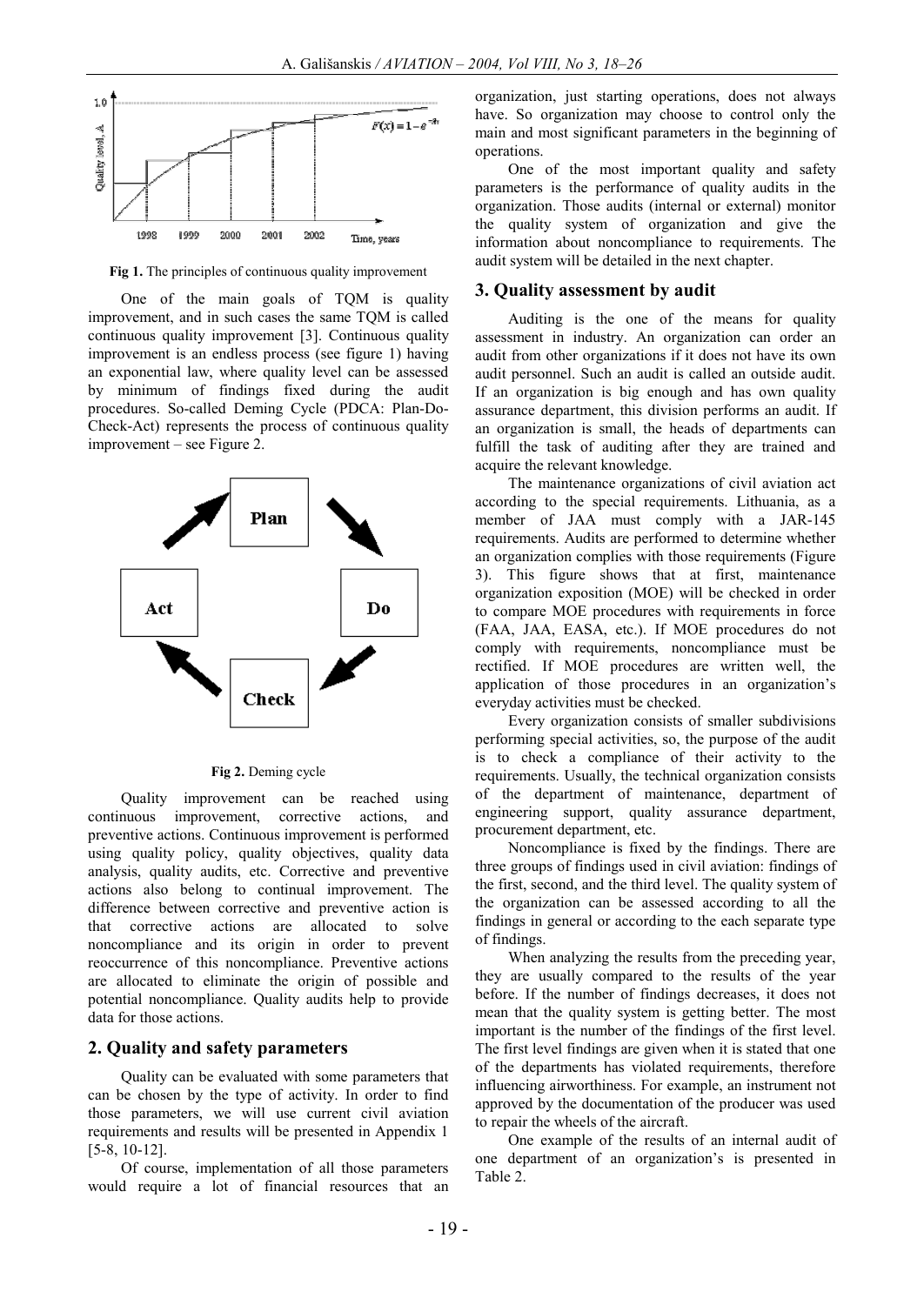

**Fig 3.** Checking of the compliance of organization with the requirements

| Table 2. The results of the YYY organization department internal audits |  |  |  |
|-------------------------------------------------------------------------|--|--|--|
|-------------------------------------------------------------------------|--|--|--|

|                     | <b>Audits</b> |  |  |        |  |   |  |    |    |    |
|---------------------|---------------|--|--|--------|--|---|--|----|----|----|
|                     |               |  |  |        |  |   |  |    | 10 | 12 |
| 1st level findings  |               |  |  | U      |  |   |  |    |    |    |
| 2nd level findings  |               |  |  | ◠<br>∠ |  |   |  |    |    |    |
| 3rd level findings  |               |  |  |        |  | ⌒ |  |    |    |    |
| Sum of all findings |               |  |  |        |  |   |  | 12 |    |    |



**Fig 4.** The chart of organization's YYY department internal audits results

During these audits, the checklist contained 52 items (parameters) that were evaluated.

The results of audits are presented in Figure 4. The maximum number of notices was declared during the

ninth audit. The maximum number of findings of the first level was declared during the last, twelfth registered audit.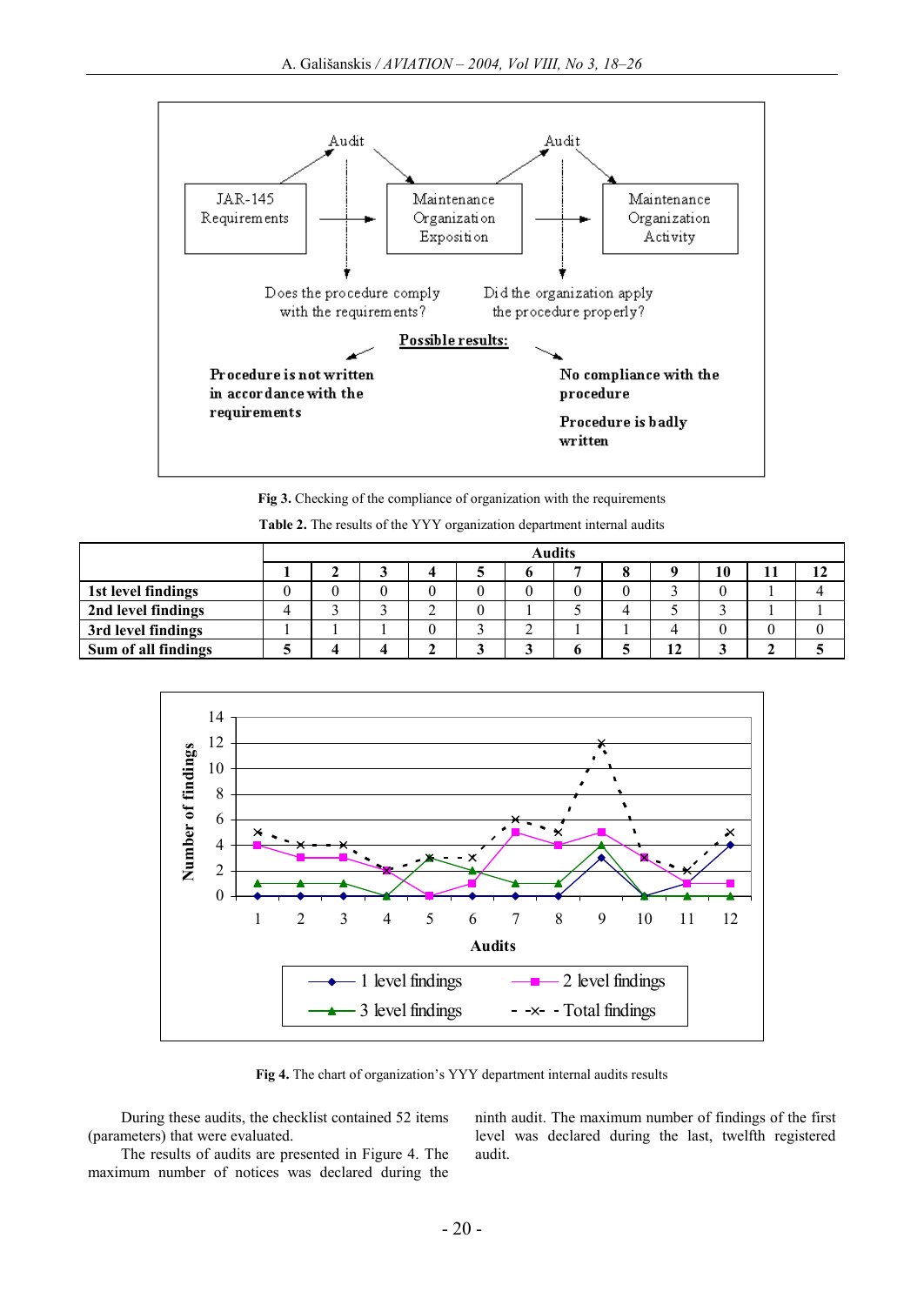If we review the results of audits of the particular department in organization YYY (Table 3, Figures 5 and 6), we can see that the reasons for level 1 finding are almost equal in their nature, but for level 2 findings, the largest share of noncompliance is due to documentation problems (completion, update, availability of certificates, etc.). Problems with tools and equipment (not marked, not working, etc.) were the second most common and problems with storage (shelf life exceeded, storage of serviceable and unserviceable items together, etc.) were on the third place.

| <b>Table 3.</b> Reasons for findings of level 1 and level 2 in |                  |  |  |
|----------------------------------------------------------------|------------------|--|--|
|                                                                | organization YYY |  |  |

| <b>Reasons for findings</b> | Number of<br>findings |  |  |
|-----------------------------|-----------------------|--|--|
| Level 1 findings:           |                       |  |  |
| Maintenance procedures      | 2                     |  |  |
| Documentation               | 2                     |  |  |
| Storage                     | $\overline{2}$        |  |  |
| Environmental standards     |                       |  |  |
| Calibration                 |                       |  |  |
| Level 2 findings:           |                       |  |  |
| Storage                     |                       |  |  |
| Calibration                 |                       |  |  |
| Tools and equipment         |                       |  |  |
| Documentation               | 15                    |  |  |
| Environmental standards     |                       |  |  |
| Material                    |                       |  |  |
| Work procedures             |                       |  |  |



**Fig 5.** The reasons for level 1 finding in organization YYY



**Fig 6**. The reasons for level 2 findings in organization YYY

For the clear view of level 2 findings and percentages, Pareto analysis will be used. It is particularly useful in dealing with chronic problems because it helps one to decide which of several chronic problems to attack [2]. As can be seen from Figure 7, the main problems to deal with are documentation, tools and equipment, and storage. Three main problems contain 78.13% of all level 2 findings. A quality assurance system must therefore focus its attention on solving these three problems. As one of most significant tools in solving documentation problems, an organization can use training and qualification reassessment.

The reasons for a fall in the level of quality must be searched for when analyzing the activity of the department since its range of activities is quite wide. The actions taken to eliminate the limitations detected depend on the size of the organization, on the current situation and circumstances, and, on the traditions of decisionmaking in organization (of course, private organizations deal with them better than state owned organization). Nevertheless, the actions taken to eliminate the flaws must be effective enough to ensure that the reasons for their appearance do not have the possibility to re-appear. These reasons must be eliminated and preventive measures must be taken after an analysis of the style of work in the department.



#### **Fig 7.** Pareto diagram reasons for level 2 findings in organization YYY

Figure 4 reflects total sum of findings only, and the 52 parameters that were checked during audits and associated with work procedures, working with instruments, tools, equipment, training, etc., were not rated in this chart. It is also important to know how many parameters were checked evaluate the level of quality in a department or a whole organization. In the next section we will apply statistical analysis (mean, standard deviation) to evaluate the results of an audit and demonstrate it graphically.

### **4. Possibility of using statistical methods to evaluate quality**

The use of statistical methods can greatly improve evaluation and processing of the results of an audit. The use of statistical techniques can help understand variability and thereby help organizations solve problems, and improve effectiveness and efficiency [10].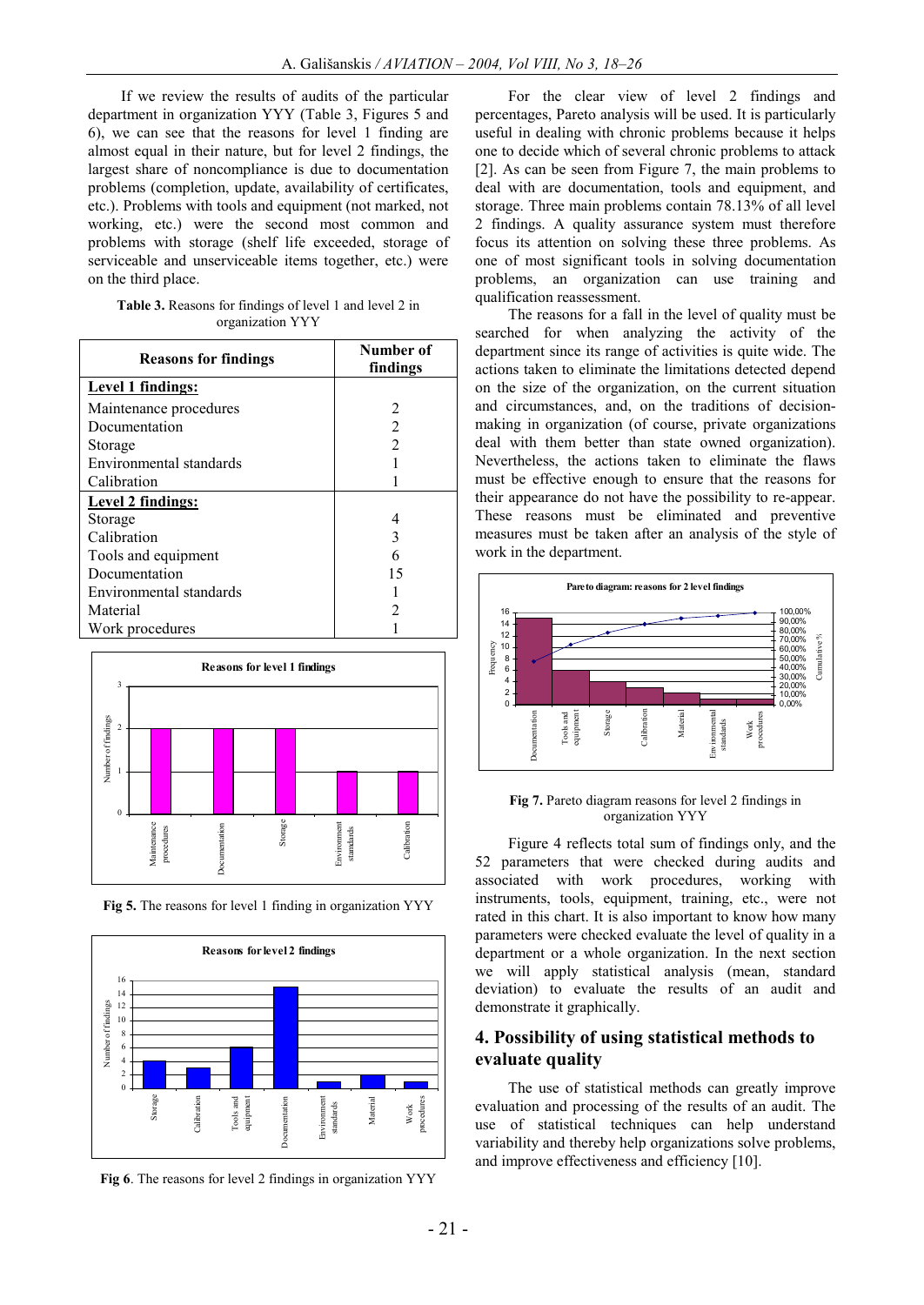We will consider that the results of an audit are

random events and normal distribution (with mean *x* and standard deviation s) can be used for the purposes with sufficient accuracy.

If the probability of every random event is equal, then  $\mathcal{X}$  :

$$
\bar{x} = \frac{\sum_{i=1}^{n} x_i}{n}
$$
\n(1)

where  $n$  – number of findings;  $x_i - i$ - times single value Standard deviation *S* will be:

$$
s = \sqrt{\frac{\sum_{i=1}^{n} (x_i - \overline{x})^2}{n-1}}
$$
 (2)

These formulas and data from table 2 were used to process the results of an audit (n=52). For these parameters that did not produce noncompliance,  $x_i = 0$ . Results are displayed in table 4 and figure 8.

Based on the results, we can prepare audit control charts using such parameters as Center Line (CL), Upper Control Limit (UCL), and Lower Control Limit (LCL) [1]. A control chart shows real process, its history, and it shows deviations from process or process violations timely [1].

For the preparation of an audit control chart, we must identify parameters CL, UCL, and LCL.

CL or mean of means will be:

$$
CL = \overline{q} = \frac{\sum_{i=1}^{N} \overline{x_i}}{N}
$$
\n(3)

where  $N$  – number of audits (12 in this case);

 $x_i - i$ - times mean value UCL and LCL will be:

$$
UCL(LCL) = \overline{q} \pm 3\sqrt{\frac{\sum_{i=1}^{N} (\overline{x_i} - \overline{q})^2}{N - 1}}
$$
\n(4)

Formula 4 contains number 3, which means  $x_i$ values goes to interval  $\pm 3\sigma$  with a probability of 99.7%. Results of calculations are presented in Table 4.

**Table 4.** The results of statistical evaluation of an internal audit in organization YYY

| Audits<br>No            | $\boldsymbol{\mathcal{X}}$<br>1 level | x<br>2 level | $x_{3 \text{ level}}$ | $x_{\rm _{\Sigma}}$ |
|-------------------------|---------------------------------------|--------------|-----------------------|---------------------|
|                         | $\mathbf{0}$                          | 0,0769       | 0,0192                | 0,0962              |
| $\overline{2}$          | $\overline{0}$                        | 0,0577       | 0,0192                | 0,0769              |
| 3                       | $\overline{0}$                        | 0,0577       | 0,0192                | 0,0769              |
| $\overline{4}$          | $\overline{0}$                        | 0,0385       | 0                     | 0.0385              |
| 5                       | $\overline{0}$                        | 0            | 0,0577                | 0,0577              |
| 6                       | $\overline{0}$                        | 0,0192       | 0,0385                | 0,0577              |
| $\overline{7}$          | $\mathbf{0}$                          | 0,0962       | 0,0192                | 0,1154              |
| 8                       | $\mathbf{0}$                          | 0,0769       | 0,0192                | 0,0962              |
| 9                       | 0,0577                                | 0,0962       | 0,0769                | 0,2308              |
| 10                      | $\theta$                              | 0,0577       | 0                     | 0,0577              |
| 11                      | 0,0192                                | 0,0192       | $\overline{0}$        | 0,0385              |
| 12                      | 0,0769                                | 0,0192       | 0                     | 0,0962              |
| Mean of                 |                                       |              |                       |                     |
| q<br>means              | 0,012821                              | 0,051282     | 0,022436              | 0,086538            |
| Standard<br>deviation s | 0,026359                              | 0,03211      | 0,024371              | 0,051536            |
| UCL                     | 0,091899                              | 0,147611     | 0,09555               | 0,241148            |
| LCL                     | $-0,06626$                            | $-0,04505$   | $-0,05068$            | $-0,06807$          |

As can be seen from the Lower Control Limit calculations, all values are negative. So all of them we will equate to 0.

Now we prepare an audit control chart for level 2 findings where every audit means, CL and UCL will be indicated. The results are displayed in Figure 9.

As can be seen, no mean of level 2 findings reached UCL. Data from the previous period should be used to calculate UCL. If a quality system continuously improves, UCL will decrease.

It must be mentioned that statistical analysis will be effectively applied only when an organization performs many audits. If you want to perform statistical analysis you should have enough data. Otherwise the results of analysis can be incorrect or inadequate. When talking about audit results and analysis of audits, statistical analysis cannot give answers with 100% accuracy, but it can be used as a tool.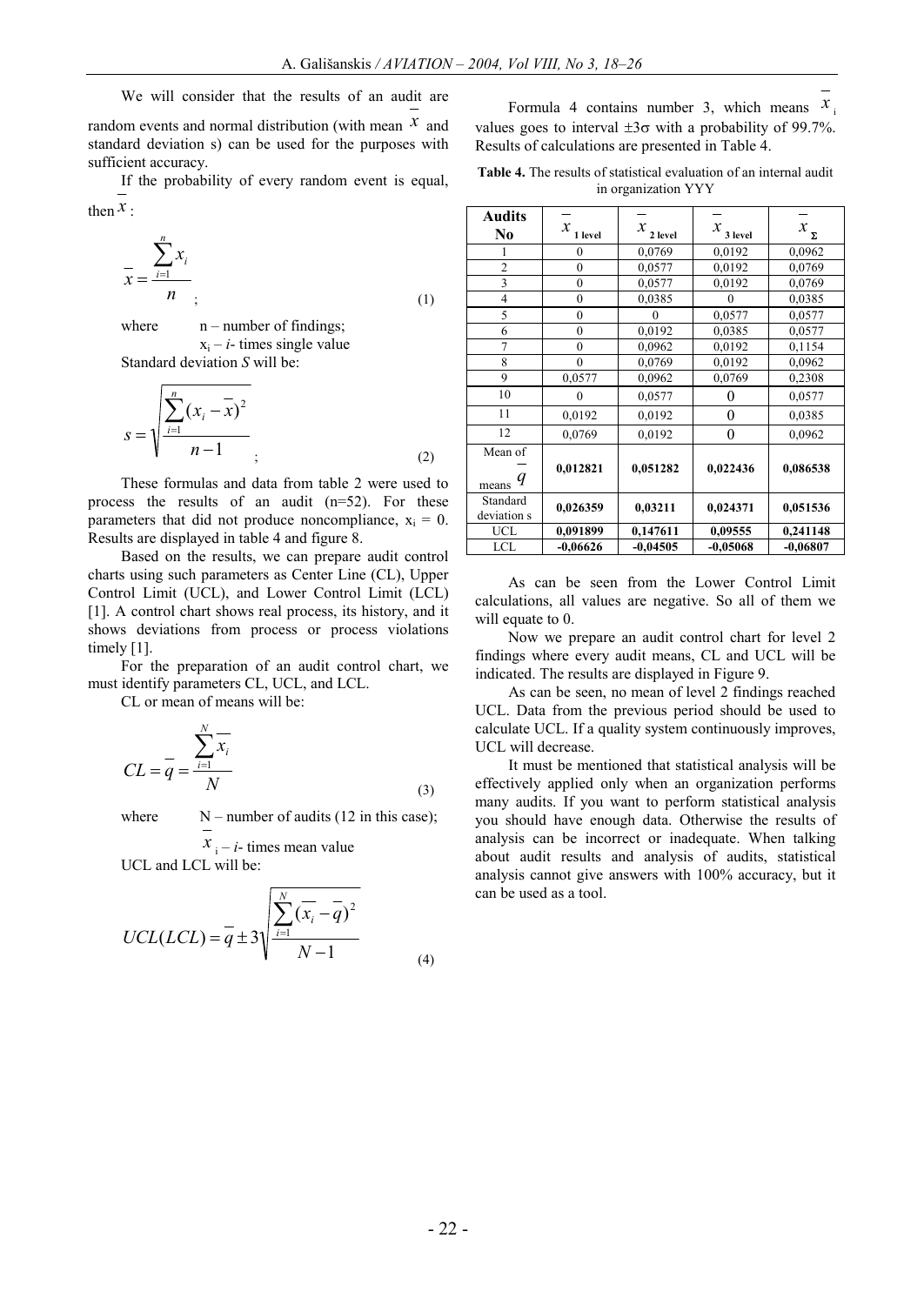

**Fig 8.** Mean  $^{\chi}$  values during each audit of organization YYY



**Fig 9.** Audit Control Chart for level 2 findings

# **Conclusions**

- 1. The continuous development of a quality assurance system mostly depends on the analysis of the results of previous audits. These results are to be compared with the relevant period under analysis.
- 2. An important feature of analysis is a concentration on the areas where no progress has been made or the results are worse than previous parameters.
- 3. The procedures that follow analysis are such: the writing of new procedures and correction of the old ones; organization of personnel training; reassessment of qualifications.
- 4. In case of organizational problems, the personal of an organization must be changed, etc.
- 5. Statistical evaluation of quality parameters gives ability to perform deeper analysis of deficiencies and can speed up preventive actions and any improvements of quality system.
- 6. It is always better to apply preventive actions than fix problems that occur. This way a company can save money, its reputation, and its market share.
- 7. Statistical analysis can be an advantage in solving problems and monitoring a quality system.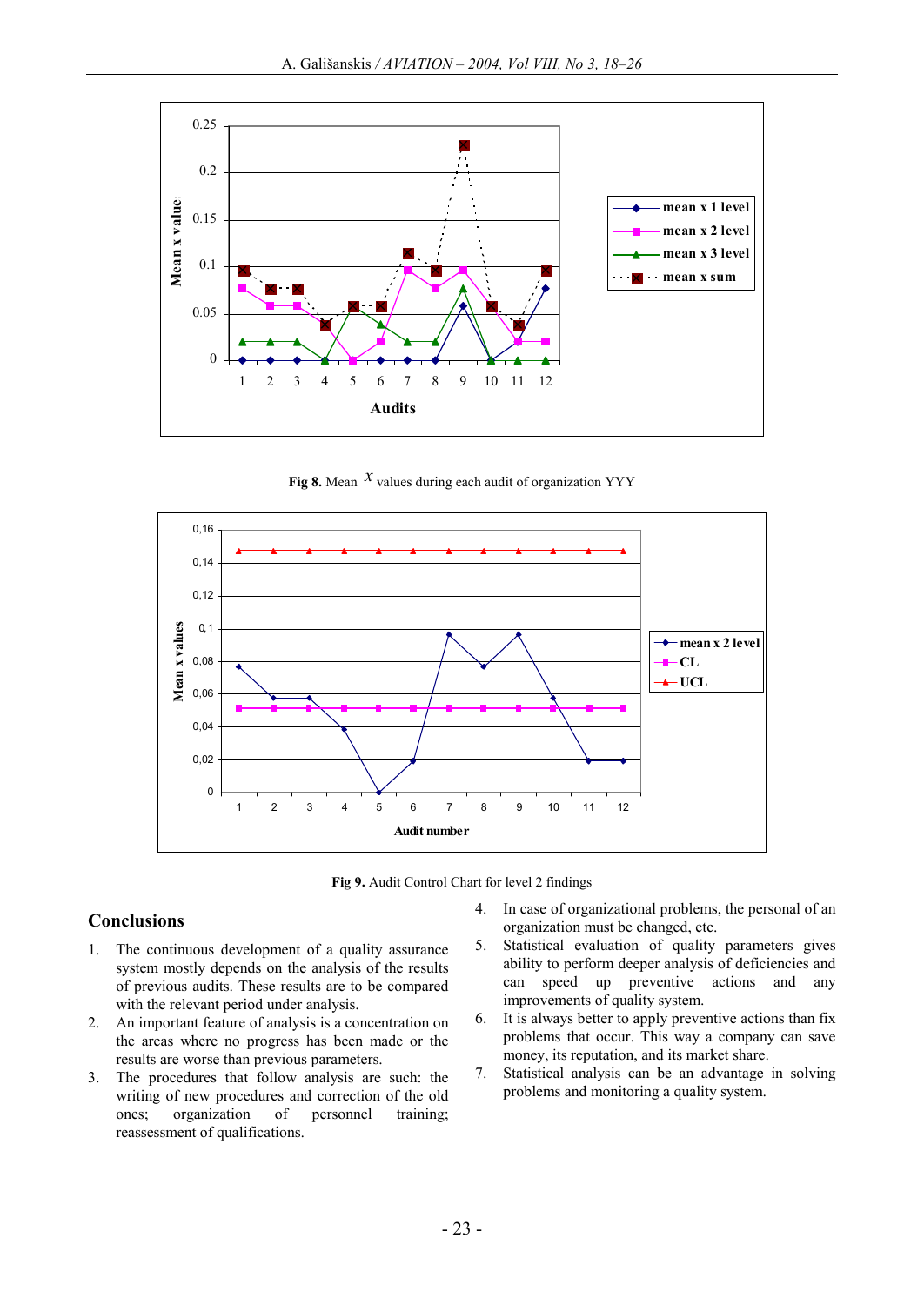#### **Appendix 1**. Quality and safety parameters that defines maintenance organization

#### **1. Work environment**

- 1.1. Sufficiency of facility
- 1.2. Appropriate work environment
- 1.3. Separate working places
- 1.4. Appropriate storage conditions for components, material, equipment, and tools

#### **2. Personnel**

- 2.1. Acceptance of management personnel to the Authority (see 6.5)
- 2.2. Responsibility of Accountable manager for safety and quality policy
- 2.3. Appointment of person, responsible for the quality system (see 6.4)
- 2.4. Human factor
	- 2.4.1. Physical condition of personnel
	- 2.4.2. Training on human factors and human performance issues (see 2.6.5.2)
	- 2.4.3. Minimizing and detection of maintenance errors (see 8.11)
	- 2.4.4. Shift handover (see 7.10)
	- 2.4.5. Communication with customers
	- 2.4.6. Knowledge of personnel about their activity
- 2.5. Continuous maintenance experience of personnel
- 2.6. Qualification and training
	- 2.6.1. Suitability of personnel for work performed
	- 2.6.2. Sufficient knowledge about aircraft maintained and / or aircraft components and related company procedures (training, examination)
	- 2.6.3. Ability of maintenance personnel to understand documentation of aircraft manufacturer
	- 2.6.4. Evaluation of qualification of personnel
	- 2.6.5. Training of personnel
		- 2.6.5.1. Continuing education
		- 2.6.5.2. Training on human factors and human performance issues (see 2.4.2)
		- 2.6.5.3. Type training
		- 2.6.5.4. Basic training

2.6.6. Conformity of qualification of personnel to requirements

#### **3. Material**

- 3.1. Evaluation of suppliers
- 3.2. Control of sub-contractors
- 3.3. Incoming inspection
- 3.4. Conformity of product purchased to requirements
- 3.5. Hard time components control

#### **4. Resources**

4.1. Commitment of resources to quality system

### **5. Records**

- 5.1. Personnel qualification, experience data recording and storage
- 5.2. Notification of approved maintenance data inaccuracies to the author
- 5.3. Completion of documents during and after the work
- 5.4. Work and maintenance records and control
- 5.5. Calibration records
- 5.6. Storage of
- 5.7. Traceability maintenance records

#### **6. Management procedures**

- 6.1. Division of authority and responsibility
- 6.2. Protection of customer property
- 6.3. Avoiding falsification of maintenance records
- 6.4. Appointment of person, responsible for the quality system (see 2.3)
- 6.5. Acceptance of management personnel to the Authority (see 2.1)

# **7. Work quality**

- 7.1. Calibration procedures
	- 7.1.1. Performance of calibration
	- 7.1.2. Calibration of tools and equipment
	- 7.1.3. Calibration of measuring tools
- 7.2. Following repair and maintenance practices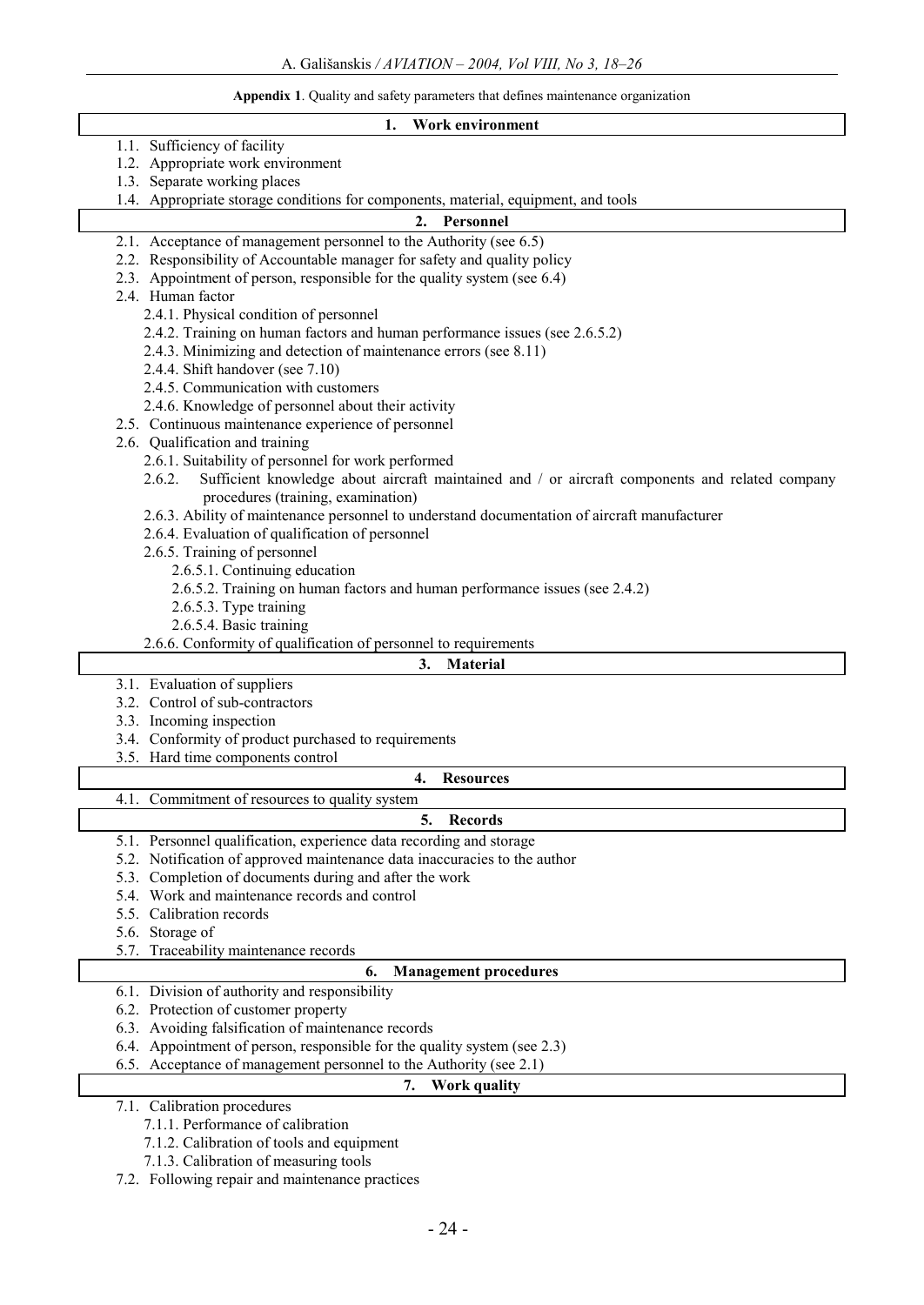- 7.3. Working with maintenance data procedures
	- 7.3.1. Having and using valid and appropriate maintenance data
	- 7.3.2. Availability of maintenance data to personnel
	- 7.3.3. Continual update of maintenance data
- 7.4. Maintenance procedures
	- 7.4.1. Maintenance documentation (MOE, Quality Manual, etc.) (see 8.10)
	- 7.4.2. Marking MEL items in aircraft cabin
	- 7.4.3. Reflection of changing aircraft parameters in technical documentation
	- 7.4.4. Maintenance of aircraft / aircraft components with permission only
	- 7.4.5. Release to service procedures
		- 7.4.5.1. Aircraft / aircraft component maintenance certification before release to service
		- 7.4.5.2. Reference to incomplete work in certificate of release to service
		- 7.4.5.3. Certificate of release to service not issued if condition unairworthy
	- 7.4.6. Elimination of defects affecting airworthiness
	- 7.4.7. Performance of maintenance in accordance with approved maintenance program
- 7.5. Maintenance documentation control
- 7.6. Performance of continuous airworthiness requirements
- 7.7. Review of product requirements
- 7.8. Product monitoring and measurement
- 7.9. Product marking
- 7.10. Shift handover (see 2.4.4)
- 7.11. Planning procedures
	- 7.11.1. Personnel planning
		- 7.11.1.1. Adequacy of personnel for performed work
		- 7.11.1.2. Assessment of human performance when planning work
		- 7.11.1.3. Establishment of personnel function requirements
	- 7.11.2. Availability of tools, equipment, and material
	- 7.11.3. Personnel, tools, equipment, material, maintenance data, and facilities planning
	- 7.11.4. Planning of continuing education
	- 7.11.5. Quality procedures planning
		- 7.11.5.1. Quality management system planning
		- 7.11.5.2. Quality audit program planning
		- 7.11.5.3. Establishment of safety and quality policy and quality objectives
	- 7.11.6. Establishment of product requirements
	- 7.11.7. Establishment of maintenance procedures

### **8. Efficiency of quality system**

- 8.1. Quality system: quality assurance and control
- 8.2. Internal quality audit
- 8.3. Monitoring and measurement of quality process
- 8.4. Quality meetings
- 8.5. Application of statistical methods
- 8.6. Inspection
- 8.7. Process approach in quality system (PDCA)
- 8.8. Reporting
	- 8.8.1. Reporting system regarding condition of unairworthiness
	- 8.8.2. Reporting system regarding events that have influence on airworthiness
- 8.9. Maintenance documentation (MOE, Quality Manual, etc.) (see 7.4.1)
- 8.10.Involvement of maintenance organization personnel in quality system
- 8.11.Minimizing and detection of maintenance errors (see 2.4.3)
- 8.12.Improvement of quality system
	- 8.12.1. Analysis
		- 8.12.1.1. Review of quality management system
		- 8.12.1.2. Self analysis
		- 8.12.1.3. Analysis of quality data
		- 8.12.1.4. Analysis of effectiveness of approved maintenance program (reliability program)
	- 8.12.2. Continual improvement
	- 8.12.3. Corrective actions
	- 8.12.4. Preventive actions
	- 8.12.5. Change of maintenance procedures and instructions for purposes of improvement